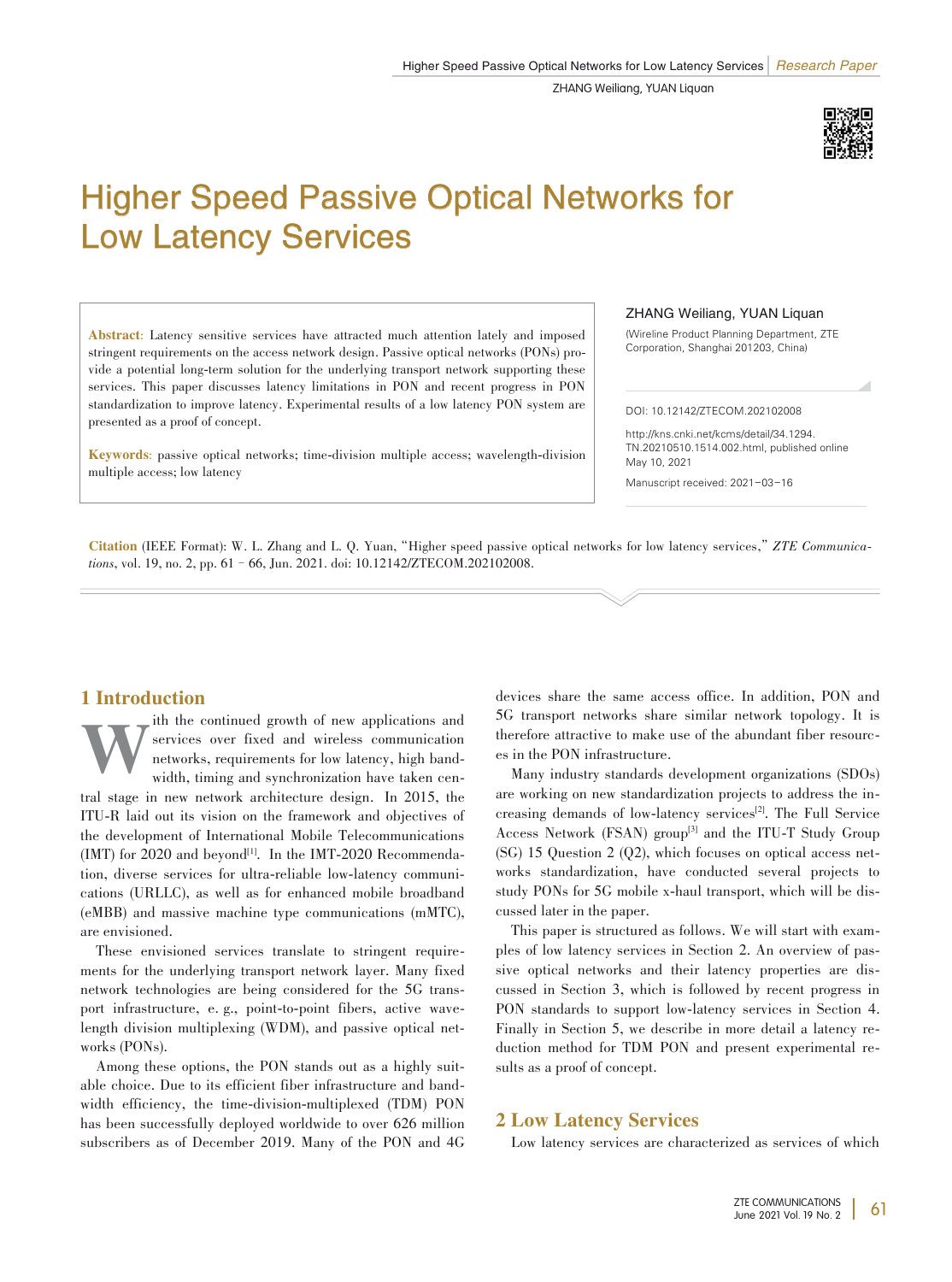the latency requirement between service end points is much lower than the latency needed in traditional services, e.g., internet browsing, files/data download, and IPTV. In these traditional services, there is often no clear boundary of time limitation. Some of the most prominent examples of low latency services include 5G x-haul transport for supporting URLLC, virtual reality (VR)/augmented reality (AR) video services, industry applications for factory networks, and robotic control<sup>[4]</sup>.

A 5G x-haul transport network is the underlying transport layer providing fronthaul connectivity between the 5G remote unit (RU) and the distributed unit (DU), midhaul connectivity between DU and the centralized unit (CU), and backhaul connectivity between CU and the 5G core. More details of its latency requirements will be described in Section 4.

VR/AR video services provide immersive viewing experience for end users. They require the data traffic between the server and clients be transported in very short duration to meet the latency requirements of the motion-to-photon (MTP) and motion-to-audio. The maximum end-to-end latency is 20 ms, of which a much lower value is allotted for the access network segment, e.g., the PON.

Industry applications are much more complex than 5G xhaul and AR/VR video services. The requirements of timing and latency for the control messages are much more critical than normal services in some cases. For example, for industrial robotic control, there is a need to synchronize the robots with each other, which could limit the latency to less than 10 ms in specific scenarios discussed by the ETSI F5G group. Currently, the ETSI F5G group is studying network design on how to use PON technology for industry applications.

# 3 Overview of Passive Optical Networks

In this section, we provide an overview of three types of PONs and discuss their latency properties: TDM PON, WDM PON, and time and wavelength division multiplexed (TWDM) PON. TDM and TWDM PONs are mainly used for residential services such as Fiber to the Home, while WDM PONs are for business services due to the higher cost. Therefore, these systems have quite different latency requirements.

### 3.1 TDM PON

In a TDM PON, as shown in Fig. 1, signals from the optical line terminal (OLT) are broadcasted downstream to all the optical network units (ONUs) in a TDM fashion. In the upstream direction, each ONU transmits its signal in a time slot assigned by the OLT through the dynamic bandwidth allocation (DBA) process.

As specified in the ITU-T G.989.3 Recommendation<sup>[5]</sup>, the DBA engine consists of a bandwidth assignment component and a bandwidth map (BWmap) generation component. The bandwidth assignment component computes the assigned bandwidths for every DBA cycle. The assigned bandwidths are

In a typical TDM PON, the DBA process could result in an upstream latency in the order of several milliseconds because data transmission may take several DBA cycles to complete. When using a conventional TDM PON for wireless x-haul transport, the upstream data from DU and/or RU must wait in the ONU until the completion of DBA.

Another latency causing process for a TDM PON is the need of a quiet window during the activation and registration of new ONUs onto an operational TDM PON. No ONU can transmit upstream data during this period, which can last over a few 100 µs. Such a latency value is incompatible with low latency mobile x-haul applications.

## 3.2 WDM PON

WDM PON is a logical point-to-point system, as shown in Fig. 2. Signals from the OLT, each transmitted over a different wavelength channel, are combined in a wavelength multiplexer before transmitting to the end user. In the optical distribution network (ODN), a wavelength splitter routes the individual wavelengths to different ONUs. In the case of WDM PON for mobile x-haul services, each of the ONU can be connected to an RU supporting one of the three sectors of an antenna at the cell site. The latency is purely limited by the transmission distance and processing delay. Therefore, no special latency improving mechanism is needed.

#### 3.3 TWDM PON

 $TWDM$  PON is a combination of TDM and WDM PONs<sup>[6]</sup>. Its latency limitation and methods for improvement thus follow the description in Section 3.1.

# 4 PON Standards Supporting Low Latency **Services**

As mentioned earlier, the ITU-T Q2/SG15 group is leading the efforts on standardizing optical access networks including PON for low latency services. The group began in June 2017 the"5G Wireless Fronthaul Requirements in a PON Context" project to analyze specifications from 5G standards, PON system requirements, and practically realizable PON architectures. Results of the study were agreed in October 2018 and published in the supplementary document  $G$ . Sup66<sup>[7]</sup>. In addition, the Q2 group has completed the standard for single fiber bidirectional point-to-point optical access system covering line rates of 10 Gbit/s, 25 Gbit/s, and 50 Gbit/s in the G.9806 Recommendation to support 5G x-haul and business services<sup>[8 - 9]</sup>.

In this section, we provide a high-level summary of the findings in Supplement G.Sup66, with a focus on the latency as- $\text{pect}^{[7,10]}$ . We will first describe the requirements from the wireless transport network perspective. We then discuss modifica-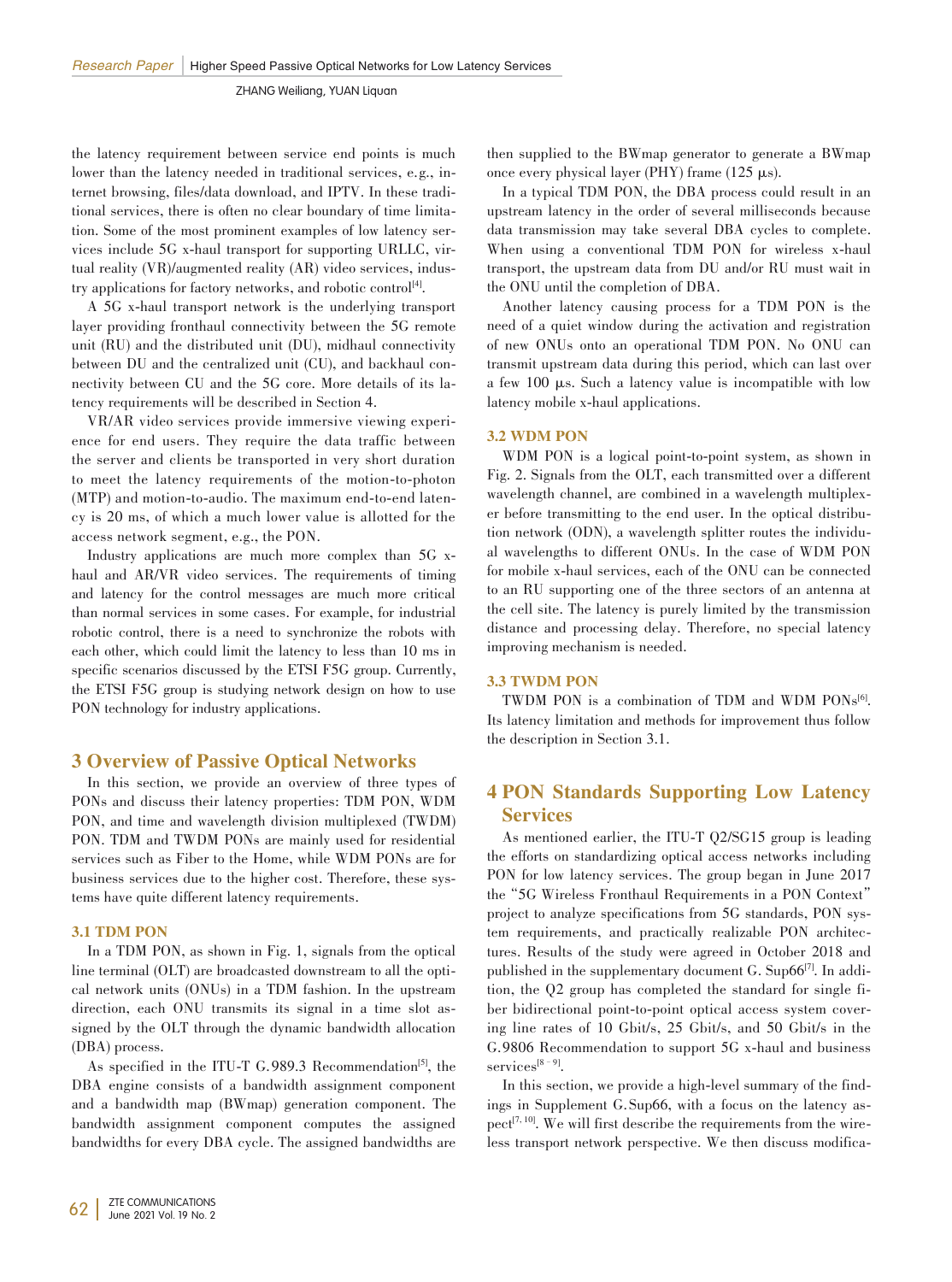

▲Figure 1. Schematic of a typical time-division-multiplexed (TDM) passive optical network (PON)



▲Figure 2. Schematic of a typical wavelength-division multiplexing (WDM) passive optical network (PON)

tions to existing PON standards for practical PON implementations to meet the transport latency requirements.

#### 4.1 Wireless Transport Network Latency Requirement

In a centralized radio access network (C-RAN) functional split architecture, the industry has converged on two interfaces: the F1 interface (midhaul/backhaul) for the high layer split Option 2, and the Fx interface (fronthaul) for the low layer functional split Option 6 or 7 (Fig. 3). In both cases, the transport capacity varies with the actual aggregated user traffic on the air interface. This is an essential feature which allows for applying more bandwidth and cost efficient x-haul networks.

The transport at the F1 interface is very similar to backhaul transport. The required end-to-end latency is in the order of tens of milliseconds for eMBB and in the 1 ms range for URLLC services, which leaves a sub-millisecond range for the transport layer.

At the Option 6 (media access control (MAC)- PHY split), Option 7 (Intra PHY split) and Option 8 (PHY-RF split), the acceptable transport latency is in the range of a few 100 µs, similar to LTE, for eMBB and nonrealtime mMTC services. Such low latency tolerance plays a critical role in the fronthaul network design. The Common Public Radio Interface (CPRI) Cooperation has defined transport network classes for cate⁃ gorizing the tolerances accordingly, ranging from 25  $\mu$ s to 500  $\mu$ s one  $way^{[11]}$ .

## 4.2 Modifications to PON Standards

For a practical PON system to meet the transport latency requirements described above, methods to reduce the processing delays must be implemented. Here we consider two typical<br>PON systems: TDMsystems: PON and WDM-PON.

For the TDM PON,

as discussed in Section 3.1, there are two latency inducing factors, namely the DBA process and the quiet window during ONU activation.

To mitigate the DBA-induced latency, a straightforward method is to differentiate service classes, where the mobile traffic is assigned the highest priority with fixed bandwidth al⁃ location. However, this leads to low bandwidth efficiency as any unused portion of the bandwidth cannot be reallocated.

Another method is the cooperative (CO) DBA, in which information exchange is introduced between the mobile scheduler (CU/DU) and the PON scheduler (DBA) in the OLT. This method allows the OLT to determine upstream bandwidth allocations in advance and then allocate the bandwidth at the expected arrival time of the upstream mobile traffic based on the actual traffic volume. This method is currently being studied in the ITU-T G.Sup.CODBA Supplementary project<sup>[12]</sup> in collaboration with the O-RAN group. In addition, traffic descrip-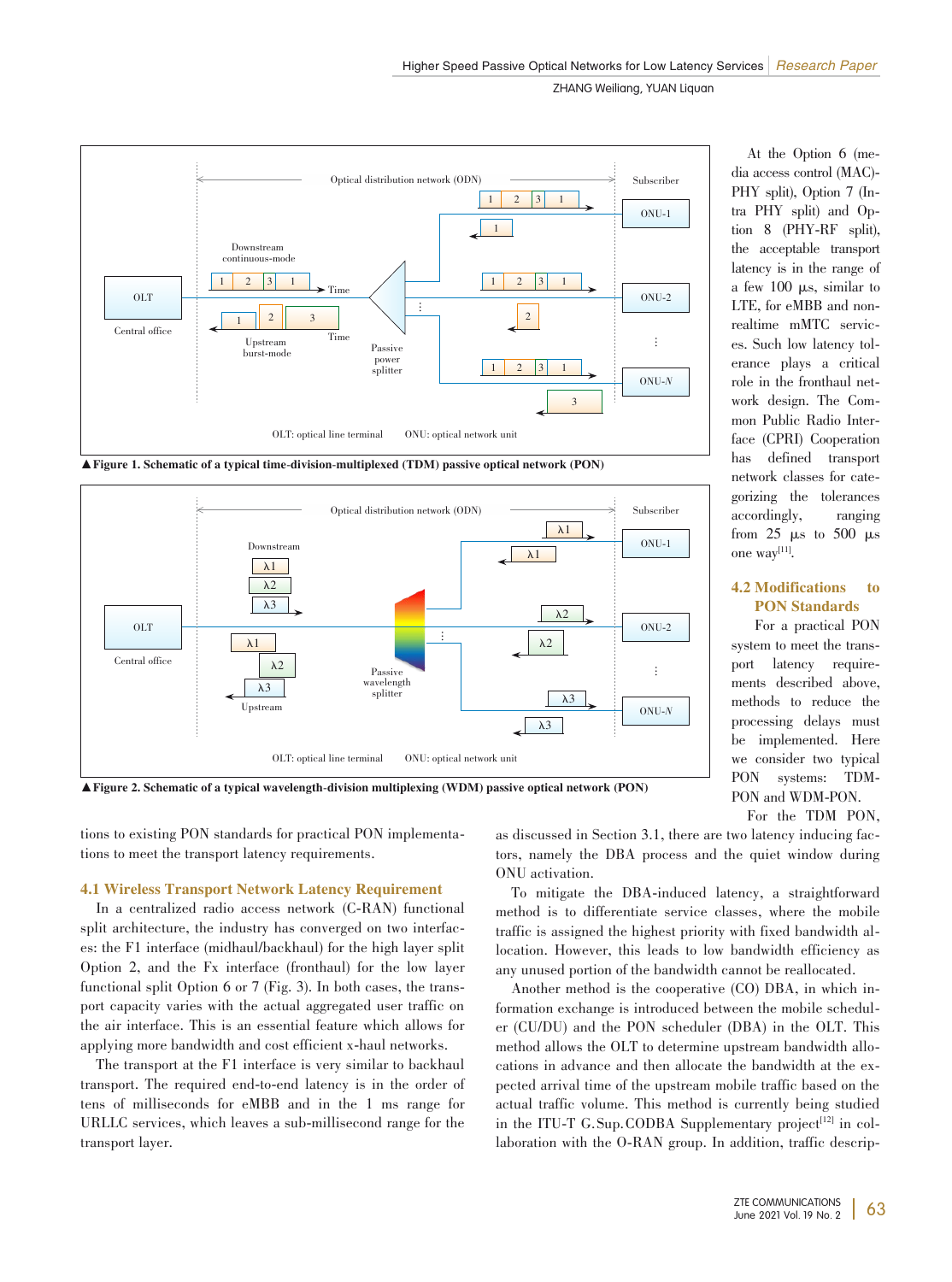

▲ Figure 3. Mapping of CU/DU/RU functions according to the split points: 5G(a) is high layer split (F1); 5G(b) is low layer split (Fx); 5G(c) is cascaded split (Reprint of Fig. 6-5 in G.Sup66<sup>[7]</sup>)

tors in traditional DBA need to be extended to support low latency. These extensions, including jitter tolerance, bandwidth assignment delay tolerance and protection switching delay tolerance, are being added to the existing PON standard<sup>[5]</sup>.

As for the latency due to quiet window opening, one proposal is to use a dedicated wavelength for ONU activation and registration. This dedicated activation wavelength (DAW) may be a newly defined wavelength, a separate PON system operating on a different wavelength on the same ODN, or a subset of wavelength channels in a TWDM PON. Once an ONU is activated in the DAW channel, it is handed over to the low latency operating wavelength channel to begin data transmission.

Another proposal is to use WDM PON, which does not require DBA nor ONU ranging. The latencies depend purely on the processing delays in the end nodes of the PON system and typically range below 10 µs. As such, the ITU-T Q2/SG15 group began a project in February 2020 to standardize WDM PON. The initial target requirements are 20-pair of C-band wavelength channels each at 25 Gbit/s for up to 20 km distance.

# 5 Quiet Window Elimination Using Dedicated Activation Wavelength

In this section, we describe in more detail the process of using DAW to eliminate the quiet window for TDM PON activation, which is being studied in the ITU-T G.hsp.ComTC project<sup>[13]</sup>. Experiment results are also shown as a proof of concept.

A DAW could be a newly defined wavelength not used in current PON systems or a legacy PON wavelength. In the latter case, the activation process needs to coordinate the quiet windows and exchange ranging information between the new PON and the legacy PON. Note that the DAW is only used for the activation purpose, not as a service wavelength as in TWDM or WDM PON system. The management of this wavelength channel is much less stringent and different from a service channel.

Here we give the example of the activation process for the scenario using a newly defined wavelength as DAW for a 50G PON, as shown in Fig. 4. In this scenario, three wavelengths are being used:

•  $\lambda_{\text{50Gd}}$ : Downstream (DS) wavelength of 50G PON;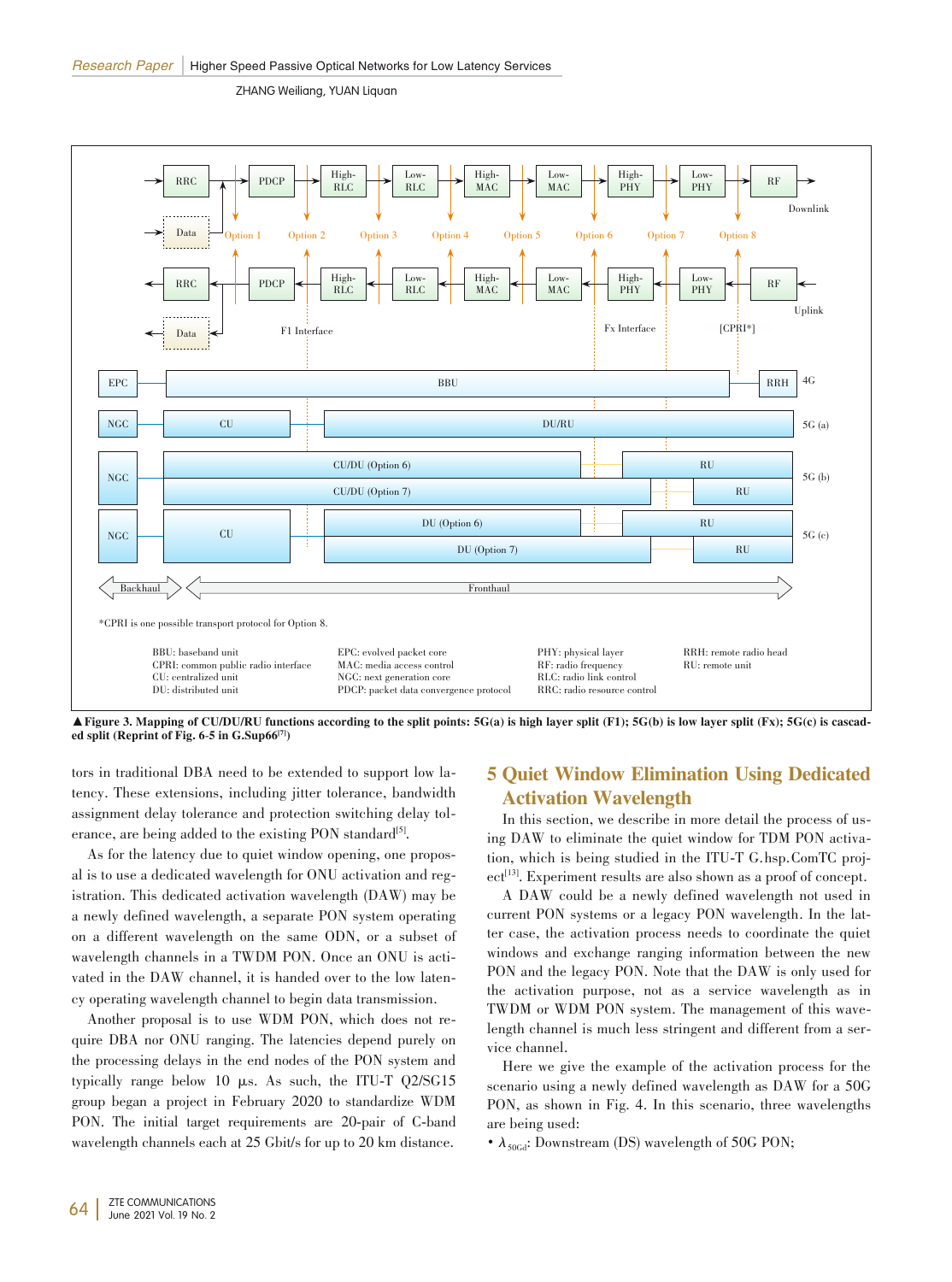•  $\lambda_{50\text{Gu}}$ : Upstream (US) wavelength of 50G PON;

•  $\lambda_{\text{DA}}$ : DAW in the US.

The activation process for this scenario is as follows.

1) Upon power on, the ONU works at  $\lambda_{\text{50Gd}}$  and  $\lambda_{\text{DA}}$ , and listens

to the serial number (SN) request at  $\lambda_{50\text{Gd}}$ .

2) The OLT opens a quiet window at  $\lambda_{DA}$  and broadcasts the SN request at  $\lambda_{50\text{Gd}}$ .

3) The ONU responds with its SN at  $\lambda_{DA}$ .

4) Once the OLT receives the SN response, it opens the quiet window at  $\lambda_{DA}$  and sends a ranging request at  $\lambda_{50Gd}$  directly to the ONU.

5) The ONU responds with the ranging response at  $\lambda_{DA}$ .

6) After receiving the ranging response, the OLT calculates the ranging results at  $\lambda_{50\text{Gd}}/\lambda_{\text{DA}}$  based on the timing difference between the request and the response. The OLT further calculates the ranging results at  $\lambda_{50\text{Gd}}/\lambda_{50\text{Gu}}$  using the ranging results at  $\lambda_{50\text{Gd}}/\lambda_{\text{DA}}$  based on the dispersion difference between  $\lambda_{50\text{Gu}}$ and  $\lambda_{DA}$ . The OLT then sends the ranging results at  $\lambda_{50\text{Gd}}/\lambda_{50\text{Gd}}$ to the ONU.

which corresponds to an ONU buffering delay of  $7.8125 \mu s$ . When more burst allocations in 125  $\mu$ s are allowed, lower buffering delay can be achieved, e.g., 4  $\mu s$  if 31 bursts are allocated<sup>[14]</sup>. This latency reduction comes at the cost of bandwidth efficiency due to guard time and preamble per burst.

An experiment was set up to test low latency in a TDM-PON using DAW. The experimental configuration is shown in Fig. 5. Two pairs of wavelength channels are used in this system. One pair is working wavelengths and the other is DAW. The latency of quiet window is eliminated from the working wavelengths.

Furthermore, in this experiment, the fixed bandwidth for the ONU is split into multiple (*N*) mini-slots. The gap between mini-slots as well as the latency due to DBA is reduced when *N* increases. In this experiment, the traffic flow per direction is 950 Mbit/s, the total US bandwidth is 1 000 Mbit/s, and the fiber distance between the ONU and OLT is less than 100 m. Two cases of packet sizes are measured: a fixed length of 128 bytes and random length between 64 bytes and 1 518 bytes.

7) The ONU applies the ranging result at  $\lambda_{50\text{Gd}}$  $\lambda_{50Gu}$  and starts working on  $\lambda_{50\text{Gu}}$ . The ONU tunes from  $\lambda_{DA}$  to  $\lambda_{50Gu}$ in case of tunable ONUs, or switches from  $\lambda_{DA}$  to  $\lambda_{50Gu}$  in case of dual-wavelengths ONUs. 8) The OLT assigns US bandwidth with burst profile of long preamble to the newly activated ONU at  $\lambda_{50\text{Gd}}$ .

9) The ONU sends Ac⁃ knowledge PLOAMu message to the OLT.

10) The OLT assigns a directed US bandwidth with burst profile of short preamble to the ONU at  $\lambda_{50\text{Gd}}$ .

11) The ONU enters the operational state.

Another parameter to consider is the number of burst allocations per ONU within a PHY frame  $(125 \mu s)$  in a BWmap. The current ITU-T standard speci⁃ fies a maximum 16 burst allocations per ONU per  $125 \mu s$ ,



▲Figure 5. Experimental set-up